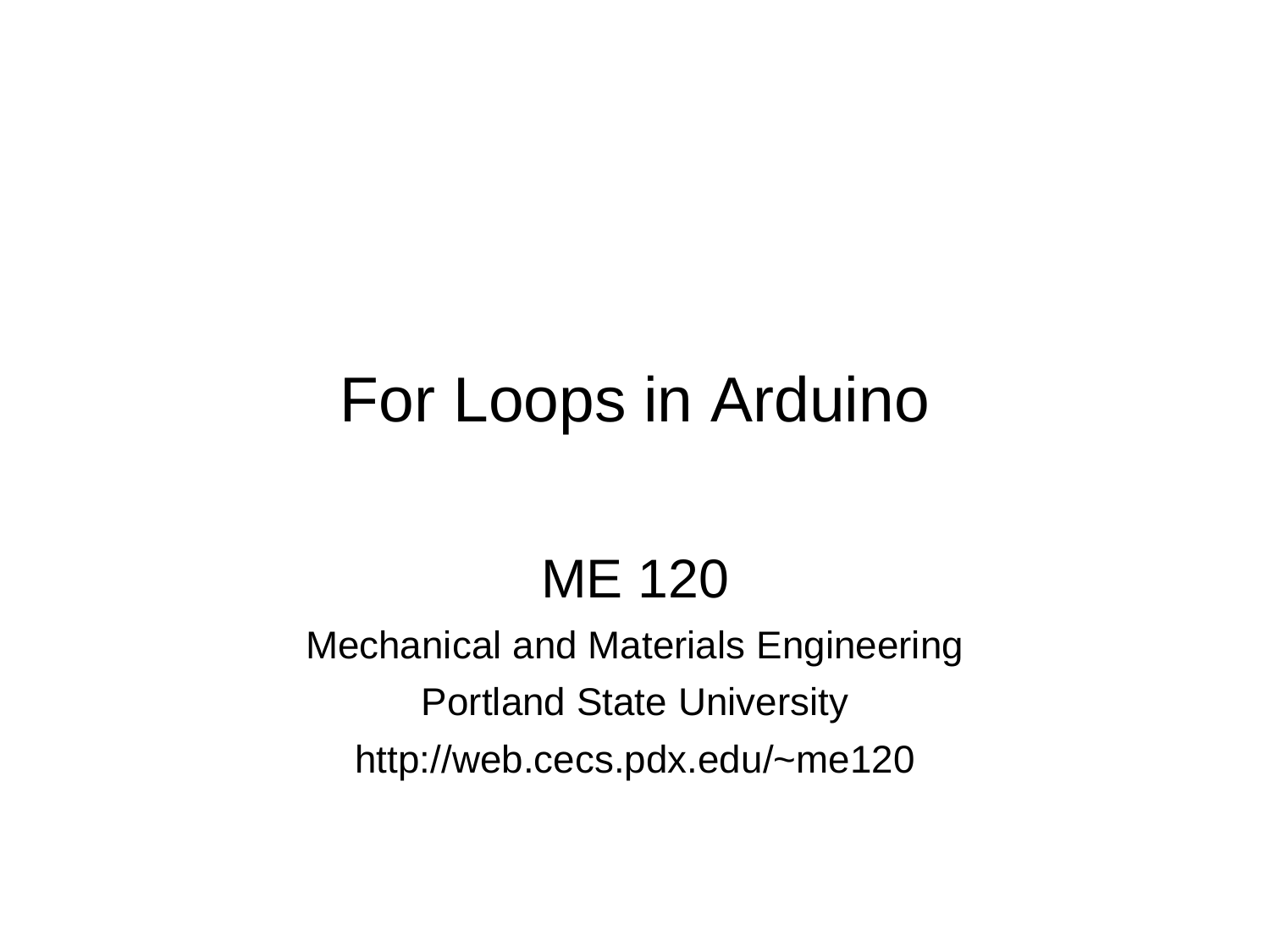### **Motivation**

- "for" loops are essential code constructs
	- ❖ Allow for repetition of code blocks
	- ❖ Specify the number of repetitions in advance
	- ❖ Loop counters can be used as indices in arrays
- "for" loops are used to sweep a servo back and forth
	- ❖ Key component in desktop fan project

### *A typographical convention:*

We will write "for" and "while" and "loop" in quotation marks when we are referring to the for-loop structure, the while-loop structure and the required loop function in Arduino sketches. This excessive use of quotes is generally considered bad form. We risk offending in order to distinguish "for" as a code construct and the ordinary word for as regular preposition.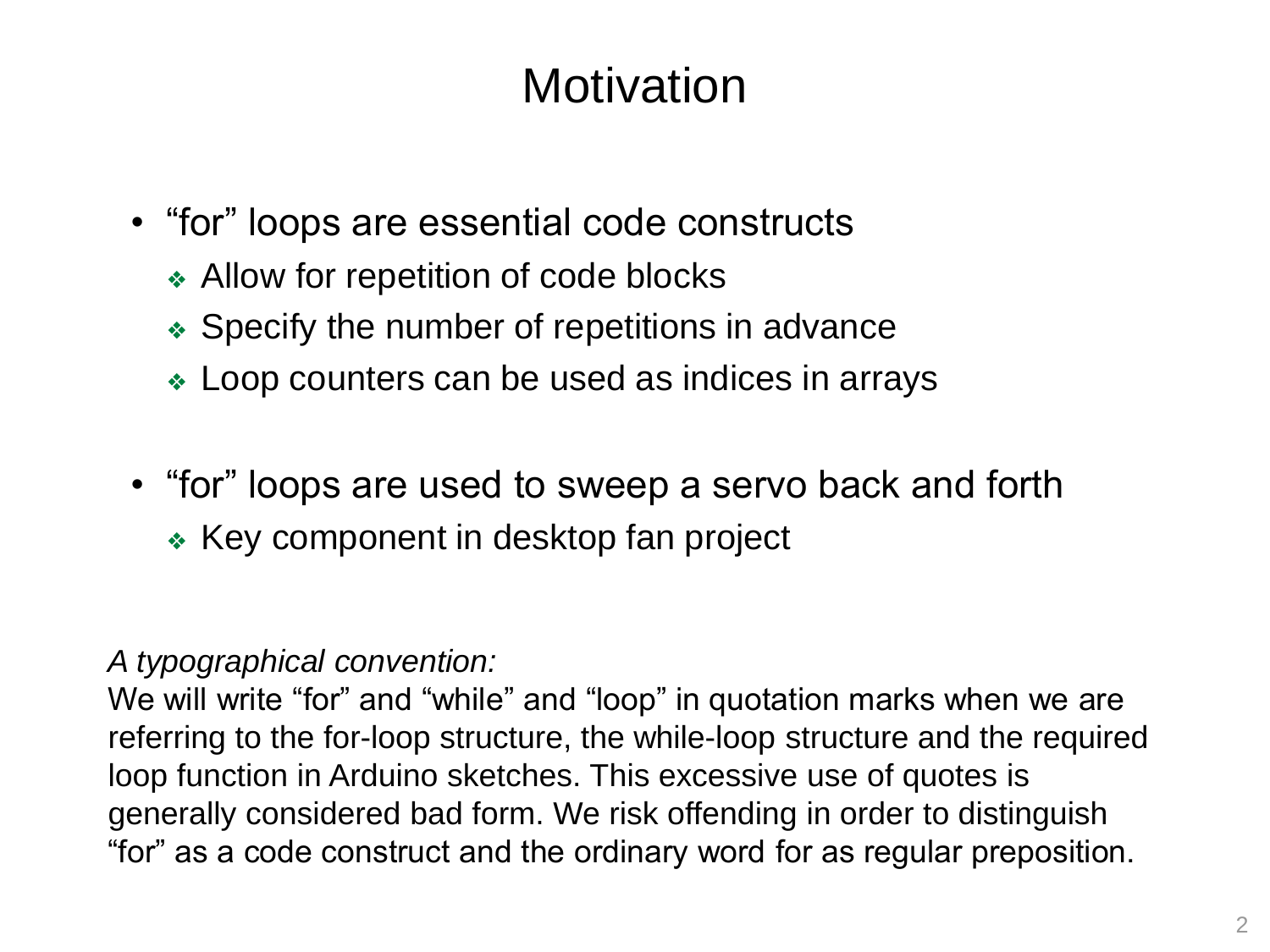

- Index controls consist of three parts
	- ❖ partA: Starting condition: the initial value of the loop variable
	- ❖ partB: Stopping condition: a logical test that must be true for the loop to execute
	- ❖ PartC: Increment/decrement: the rule for changing the loop variable
- The parts are separated by a ";" instead of the "," we were getting used to in our built-in functions)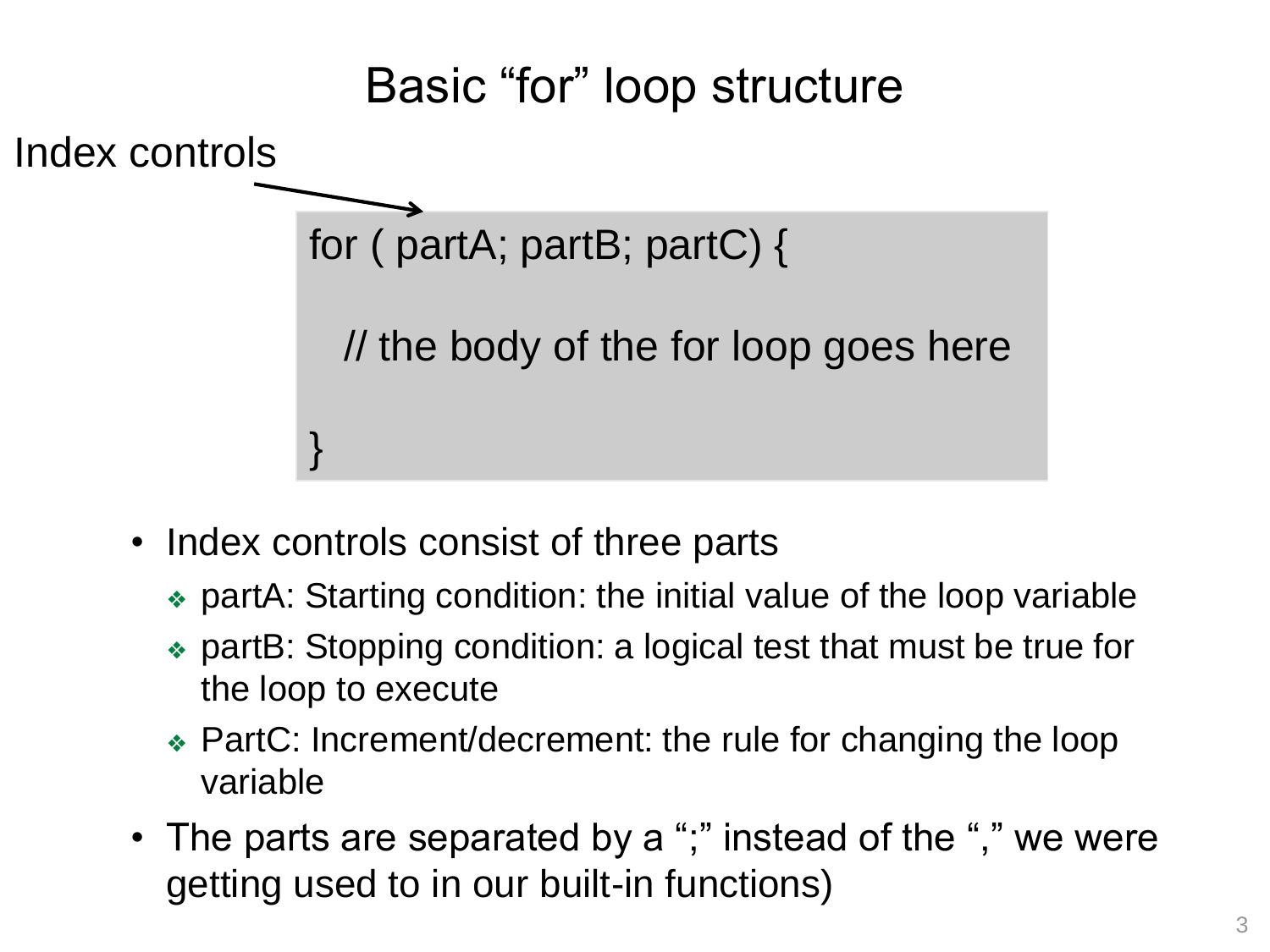### Example



- i=0 is the starting condition. It establishes the value of i on the first (and only the first) trip through the loop
- i<5 must be true for the loop body to be executed
- i++ means that the value of i is incremented by one *after* the loop body is executed.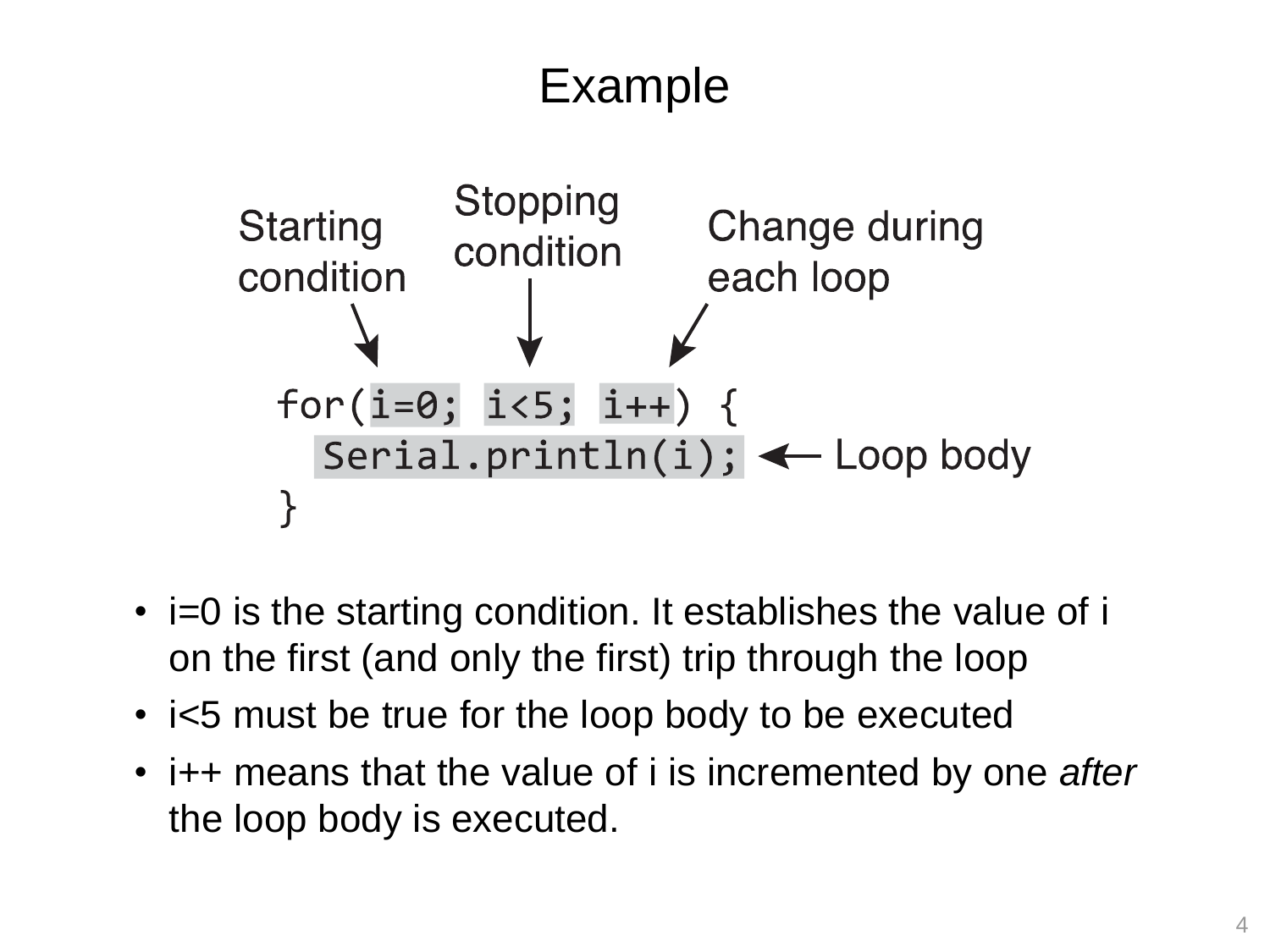### Common increment expressions

| <b>Expression</b> | <b>Meaning</b>                                |
|-------------------|-----------------------------------------------|
| $i++$             | Increment by 1 and returns the old value of i |
| $++i$             | Increment by 1 and returns the new value of i |
| $i$ – –           | Decrement by 1 and returns the old value of i |
| $--i$             | Decrement by 1 and returns the new value of I |
| $i+=1$            | Same as i++                                   |
| $i = 1$           | Same as i--                                   |
| $i+=2$            | Increment by 2 and returns the old value of i |
| $i - = 2$         | Decrement by 2 and returns the old value of i |

### Examples:

 $x = 2$ ;

- $y = ++x$ ; // x now contains 3, y contains 3
- $y = x--;$  // x contains 2 again, y still contains 3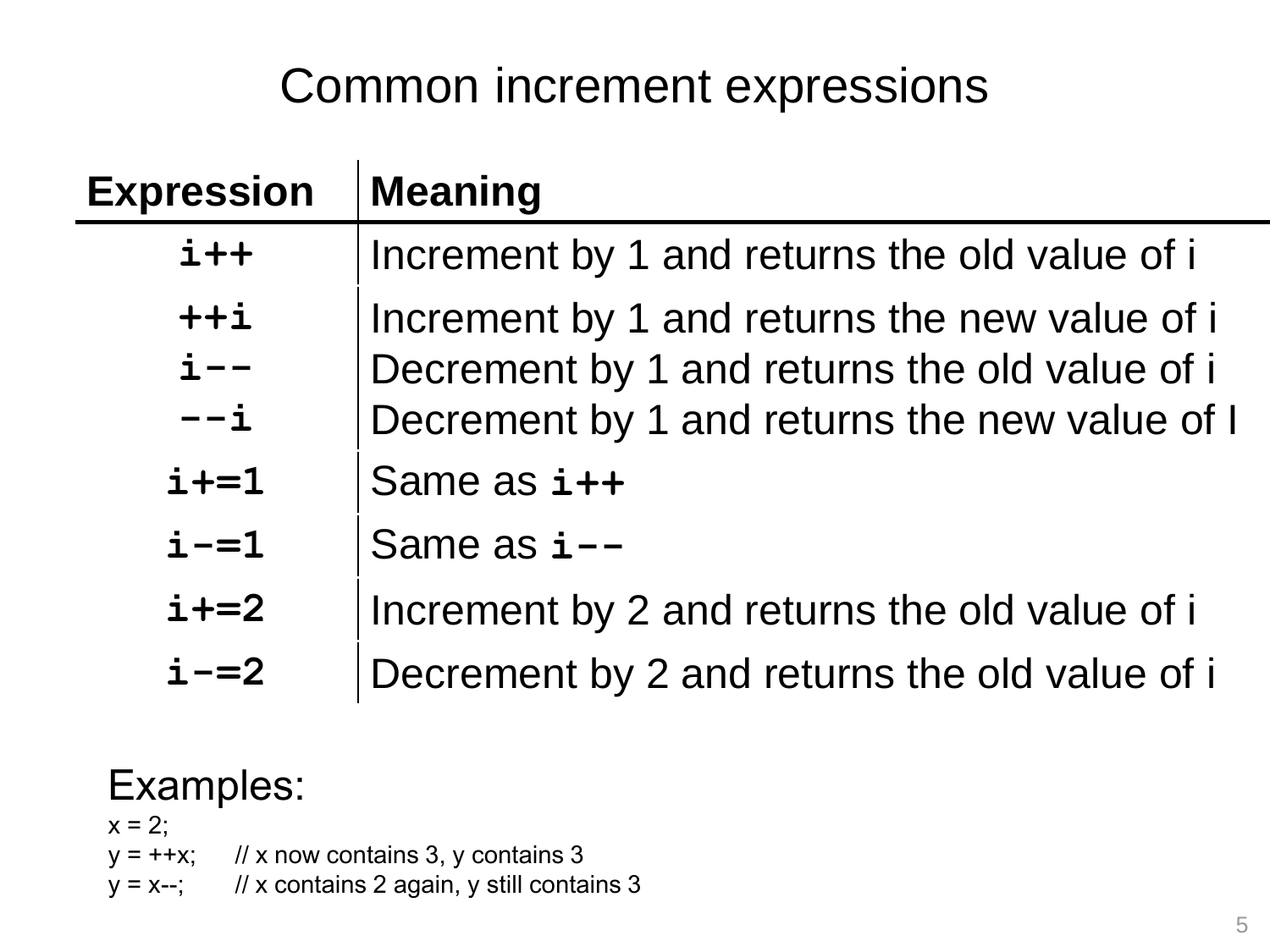### Example: add up 10 integers

Compute: 
$$
s = \bigotimes_{i=1}^{10} i
$$

#### Ŀ.  $\bullet$

 $HW_333$ 

```
void setup () {
 Serial begin(9600):
int i, sum;
sum = 0;
for ( i=1; i<=10; i++) {
   sum = sum + i;Serial print ("i: "):Serial print (i).
  Serial print ("
                     sum: "):
  Serial println (sum).
- }
 Serial print ("After for loop, i:").
 Serial println (i):
\lambdavoid loop () {
-1
```

| 鱼<br>COM <sub>3</sub>                                                                                                                                                                                                                                     | ×<br>□                                |
|-----------------------------------------------------------------------------------------------------------------------------------------------------------------------------------------------------------------------------------------------------------|---------------------------------------|
|                                                                                                                                                                                                                                                           | Send                                  |
| i: 1<br>sum: 1<br>$\vert i: 2 \vert$<br>sum: 3<br>$\vert$ i: 3<br>sum: 6<br>$\vert$ i: 4<br>sum: 10<br>ii:5<br>sum: 15<br>ii: 6<br>sum: 21<br>$\mathbf{i}:7$<br>sum: 28<br>i: 8<br>sum: 36<br>i: 9<br>sum: 45<br>i: 10<br>sum: 55<br>After for loop, i:11 |                                       |
| Autoscroll<br>び                                                                                                                                                                                                                                           | 9600 baud<br>No line ending<br>v<br>v |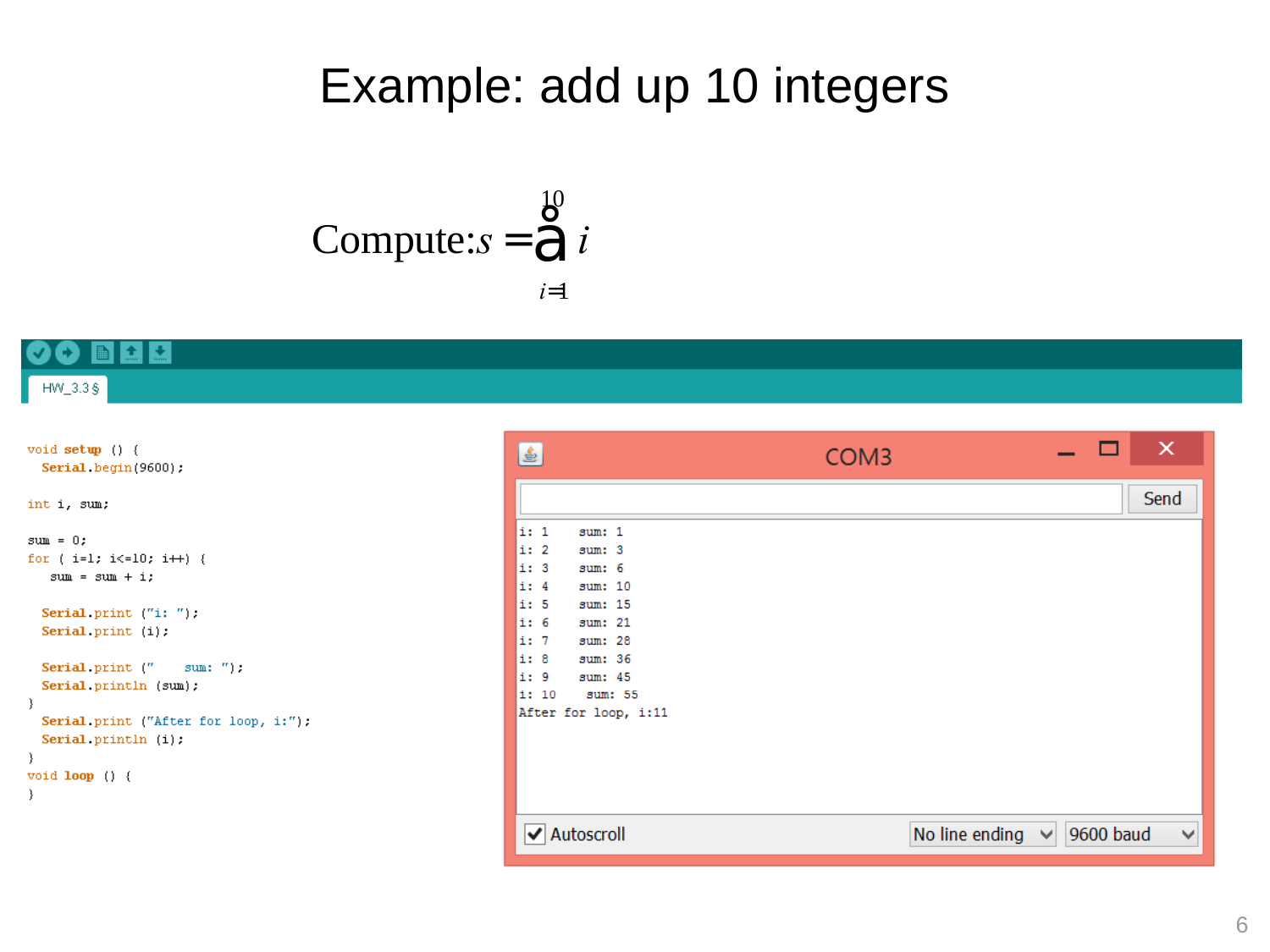### Loop 1: What does this code do?

```
void setup() {
  Serial.begin(9600);
}
void loop() {
  int i = 0;
  i = i + 1;Serial.println(i);
}
```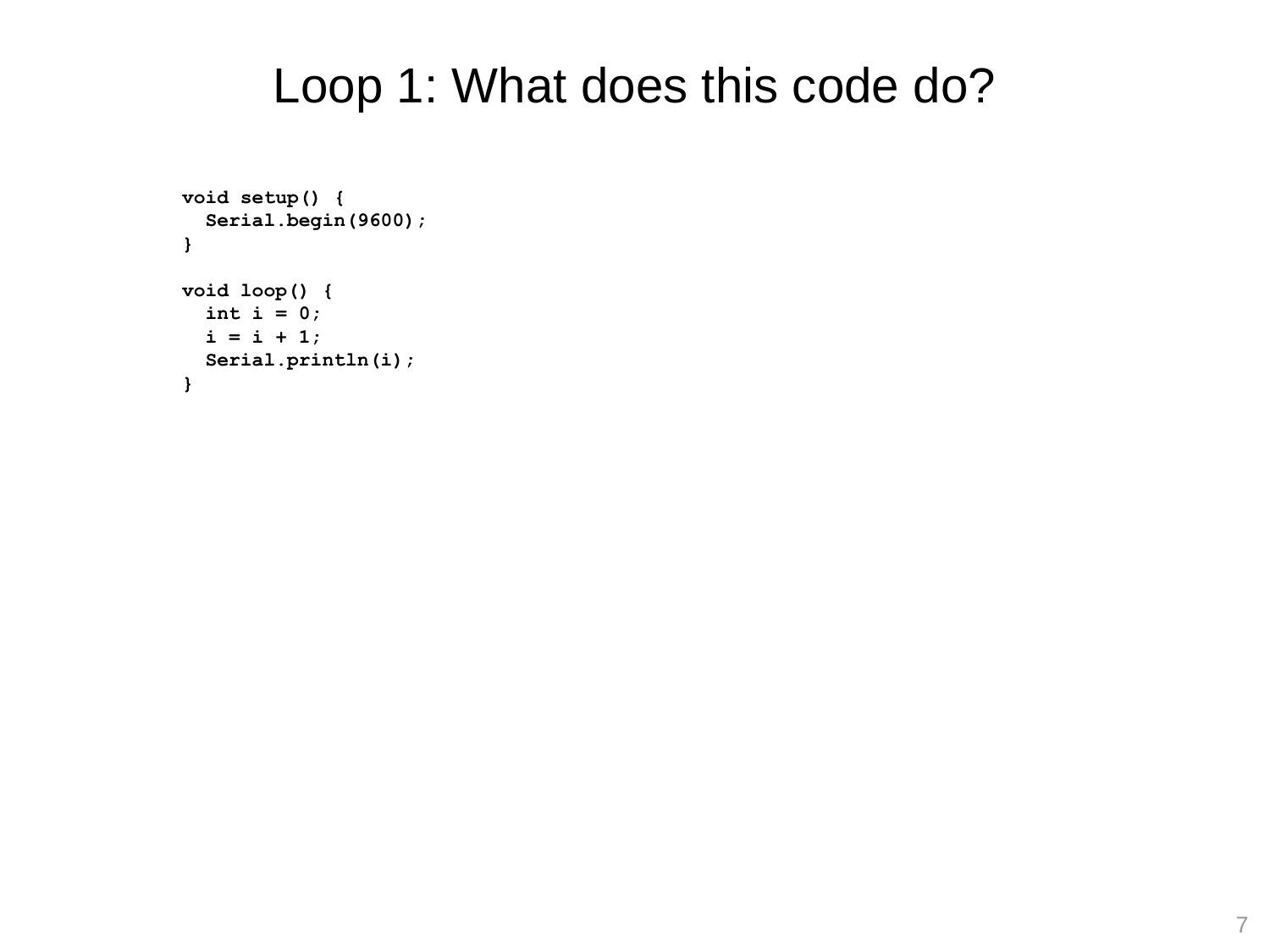### Loop 1: What does this code do?

```
void setup() {
  Serial.begin(9600);
}
void loop() {
  int i = 0;
  i = i + 1;Serial.println(i);
}
```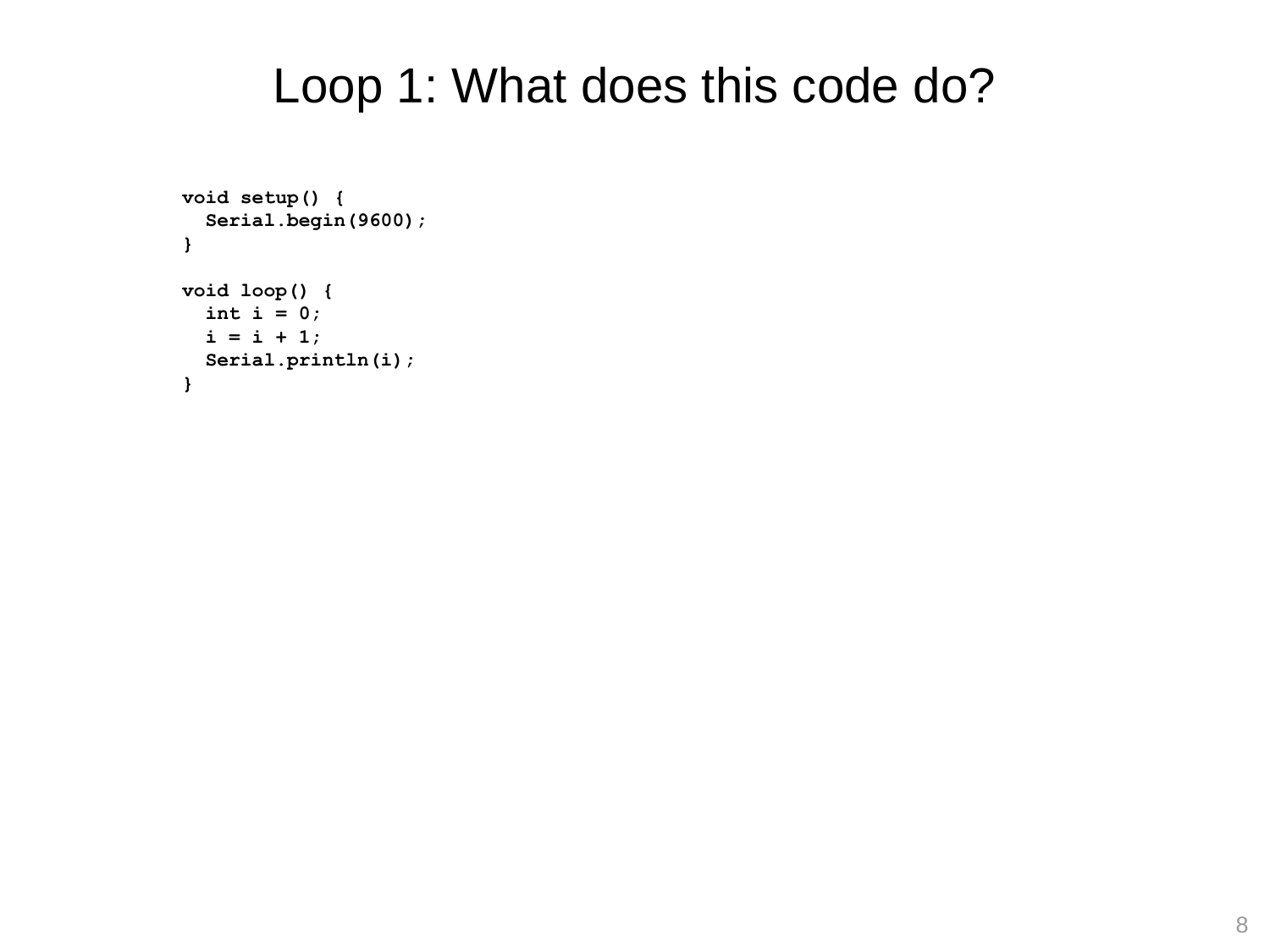### Loop 2: What does this code do?

```
int i = 0;
void setup() {
  Serial.begin(9600);
}
void loop() {
  i = i + 1;
  Serial.println(i);
}
```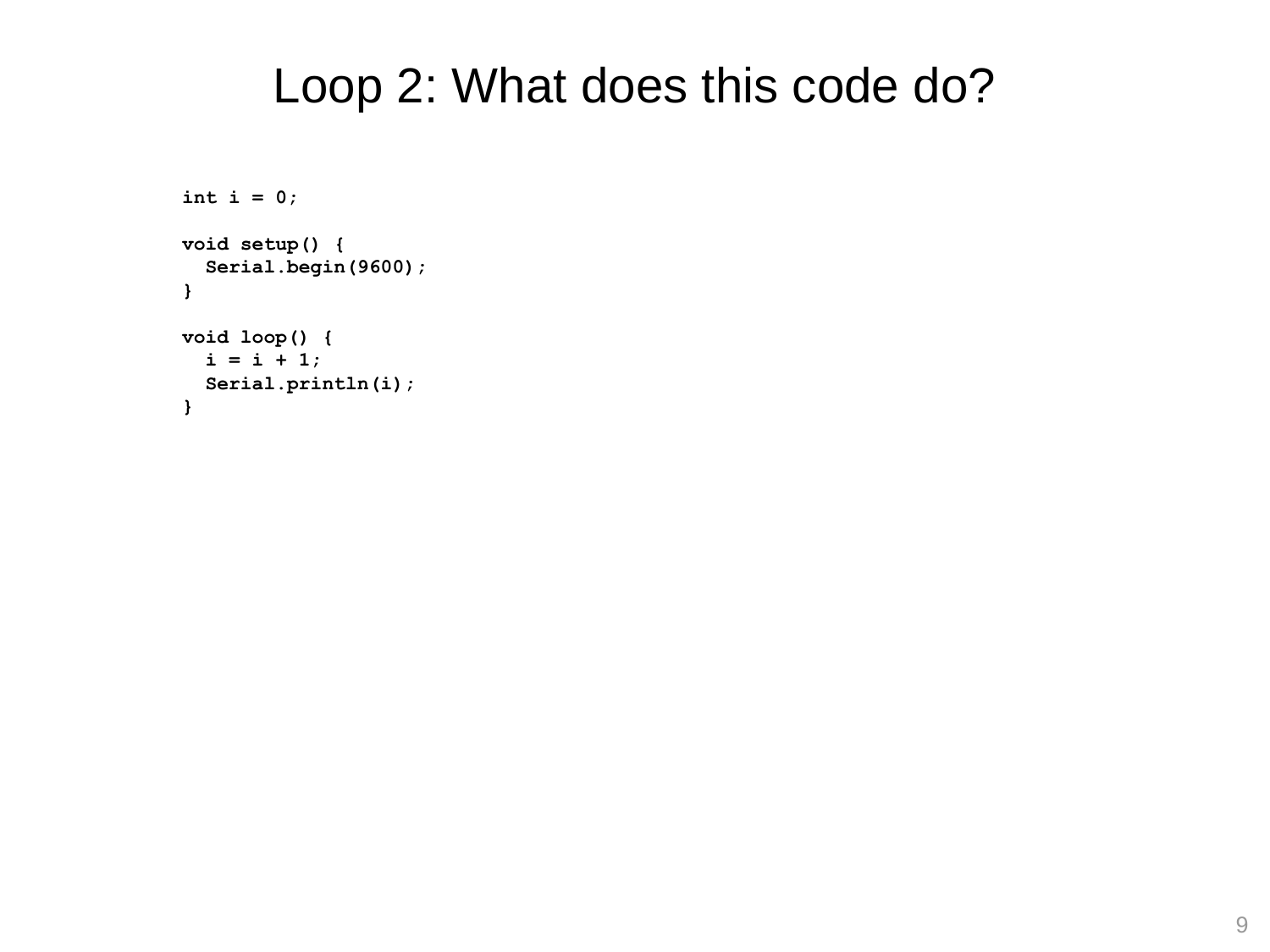### Loop 3: What does this code do?

```
void setup() {
  Serial.begin(9600);
}
void loop() {
  int i;
  for ( i=0; i<5; i++ ) {
    Serial.println(i);
  }
}
```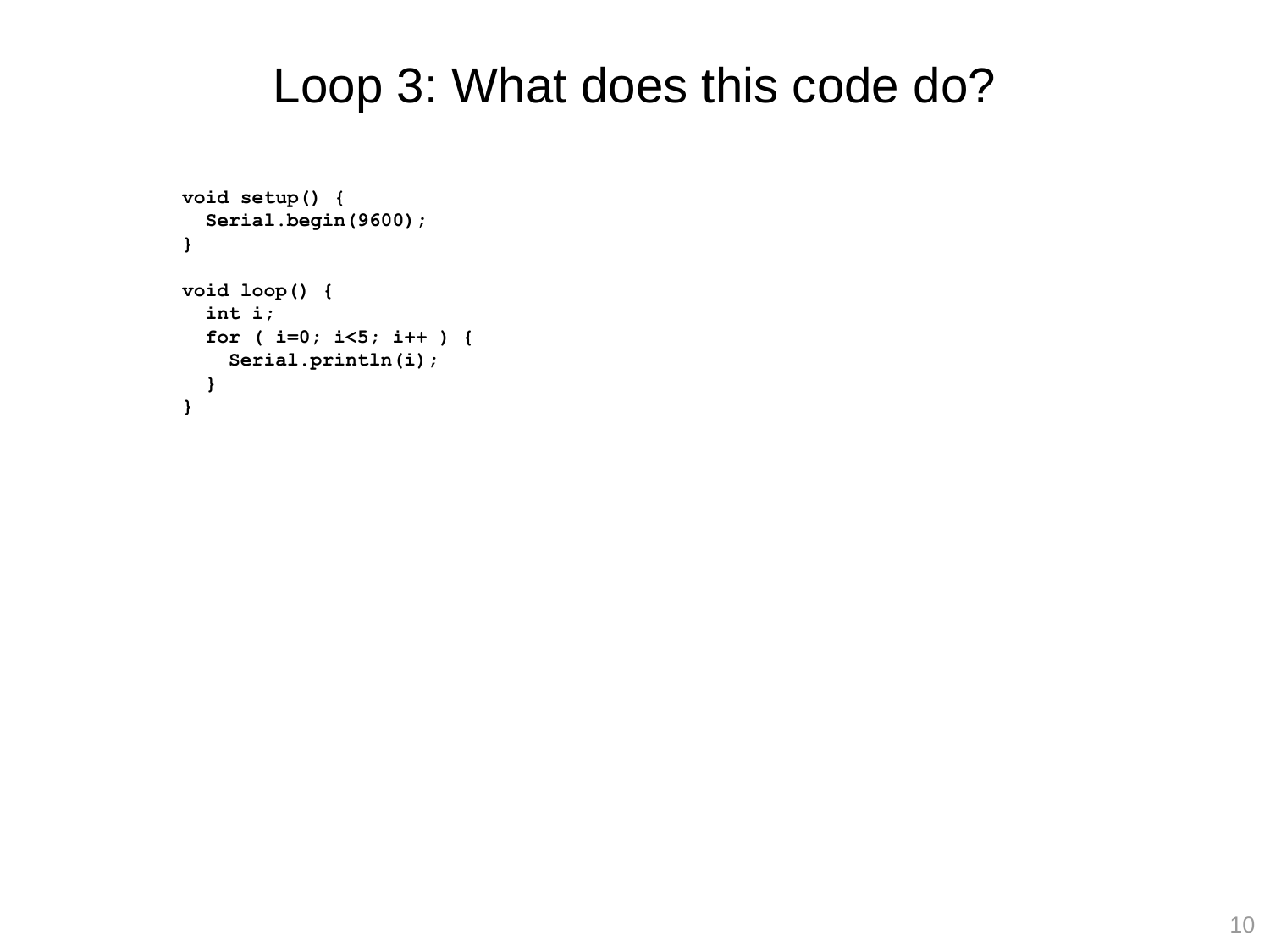### Loop 4: What does this code do?

```
void setup() {
  Serial.begin(9600);
}
void loop() {
  int i;
  for ( i=0; i<5; i+=2 ) {
    Serial.println(i);
  }
}
```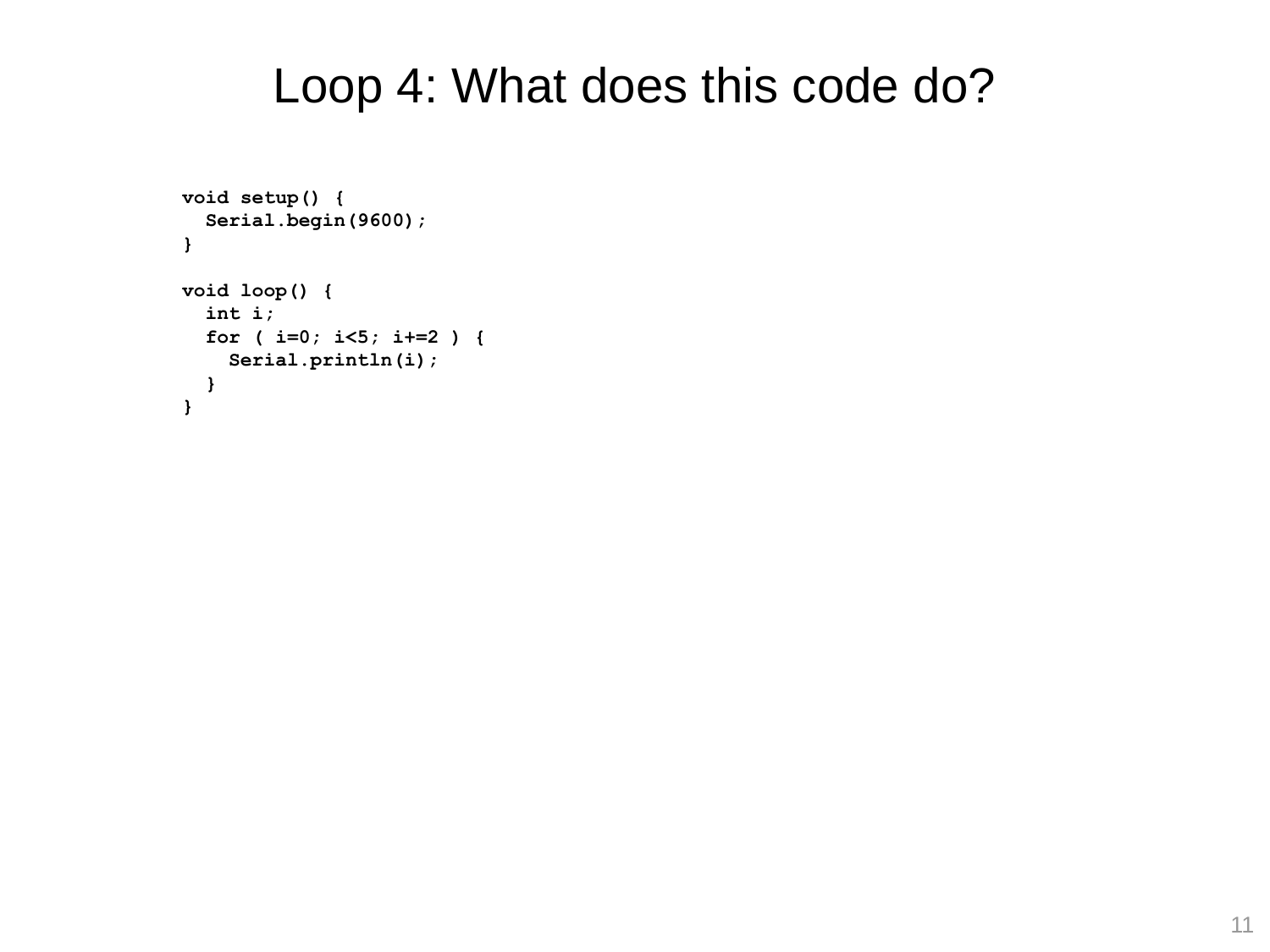### Loop 5: What does this code do?

```
void setup() {
  Serial.begin(9600);
}
void loop() { 
  int i;
  for ( i=0; i<10; i++) {
    i = 5;
    Serial.println(i);
  }
  Serial.println("for loop over\n");
}
```